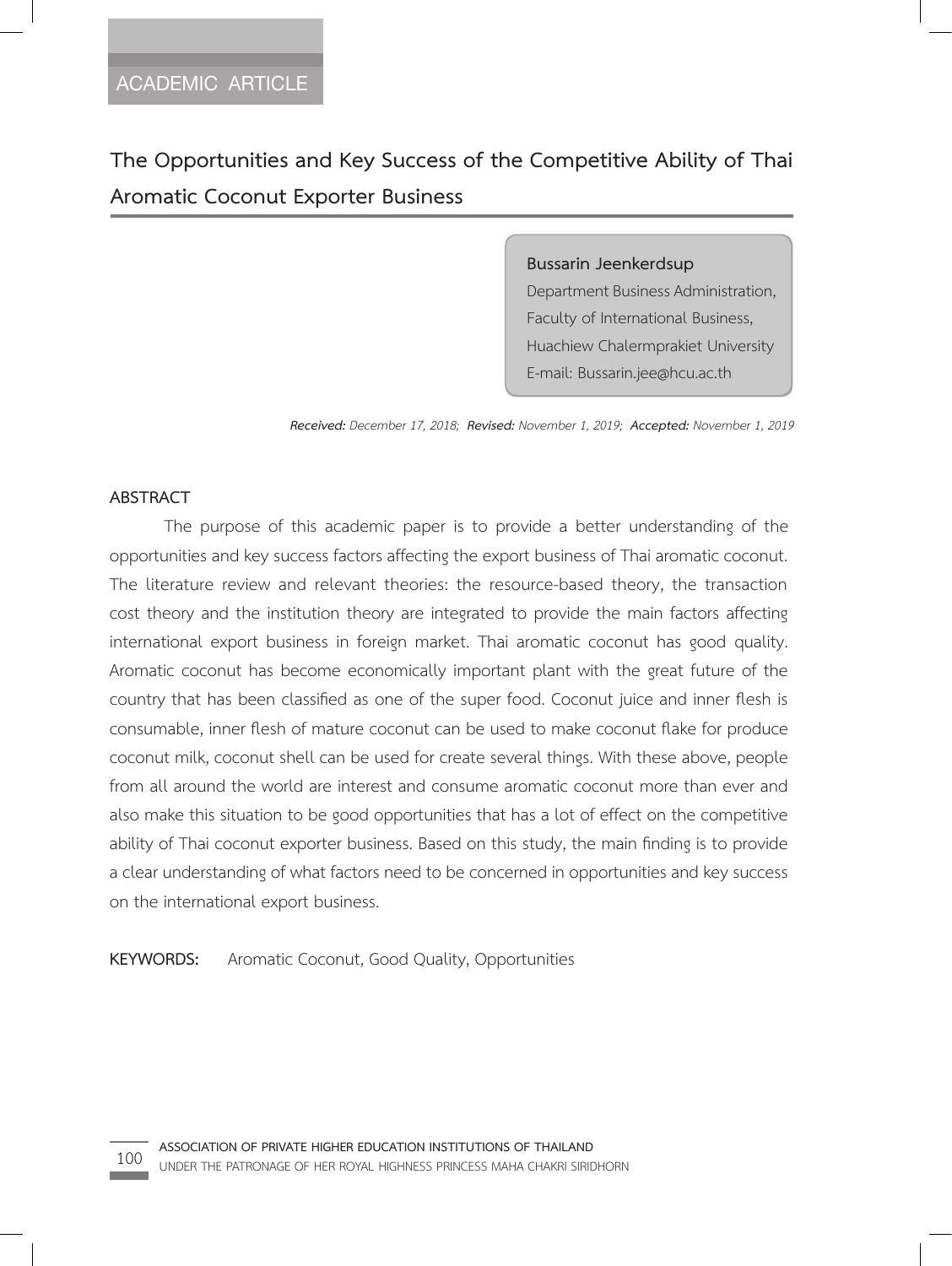### **Introduction**

Coconut tree is a member of the palm tree family (Arecaceae) originally found around Islands in Pacific Ocean. Scientist has found fossil of coconut family which is called "Cocos zeylandica" in Auckland Island north of New Zealand which existed in Pliocene era (Srivichai, 2010). Coconuts are known for their versatility of usage from its root to the top. Coconut juice and inner flesh is consumable, inner flesh of mature coconut can be used to make coconut flake for produce coconut milk, coconut shell can be used for create several things, coconut also known as one of the sacred plant, so we can say that coconut really is an interesting plant, that's why many scientists and academicians has been studying the properties and profits of the coconut and has been widely publicized their study of this amazing plant.

From the statistical ranking of the top of coconut producer and exporter country we've found that India is in first place and Thailand is in sixth place but for aromatic coconut, it is the special specie which can be found only in Thailand (Kasikorn Research Center, 2017) and we can find plenty of them in central part of Thailand. The harvest period has to be in the proper time, given proper care, proper growing conditions and have to do pest controlling in natural way according to the world organic farming standard

and Global G.A.P. to ensure good quality of these aromatic coconut. The purpose of this article is to provide an in-depth understanding of the opportunities and the key success factors affecting the competitive ability to entry in the global market. Such knowledge contribution is to provide the guideline for coconut exporter to choose the most appropriate strategy for each target country.

## **Opportunities of Thai Aromatic Coconut in the Global Market**

Aromatic coconut has become eco-nomically important plant with the great future of the country that has been classified as one of the super food (Kasikorn Research Center, 2017) and since nowadays we have healthy trend, it has become the leading cause of higher demand on aromatic coconut in the international world market. In 2017 aromatic coconut juice has been consumed approximately 160 million gallon or total value of around 2.06 billion US dollar. As the result of this value, the trend of the aromatic coconut's price will keep in good level and made aromatic coconut business become interesting. This would be a great chance for midstream business such as SMEs and downstream business which is the business for international export companies that export to partner countries such as Japan, China and U.S.A. etc.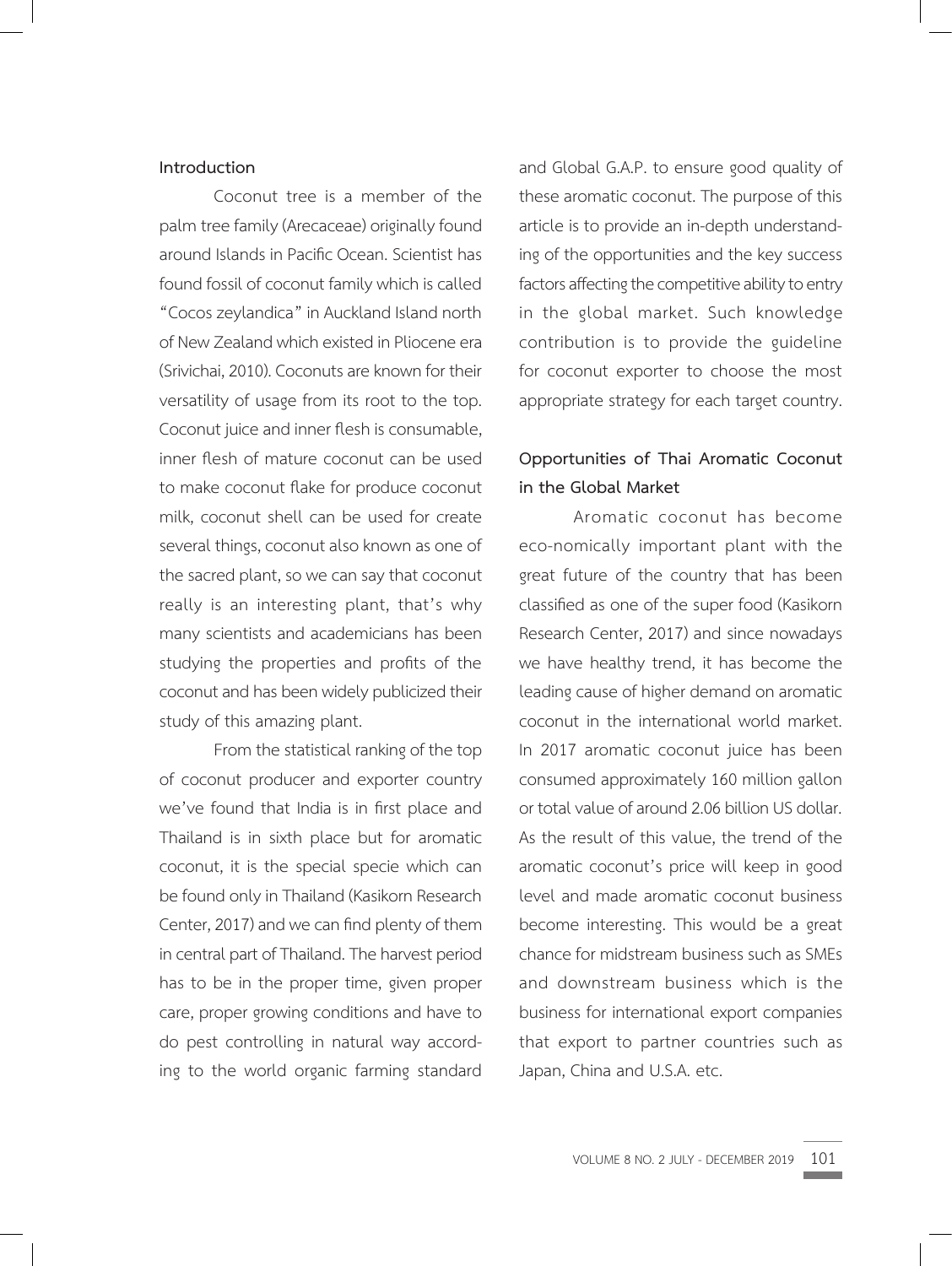Domestic aromatic coconut of Thailand has good quality and popularly plant in 4 provinces which are Rachaburi, Samut Sakorn, Nakorn Pathom and Samut Songkram. Because the soil is fertile and has been taken care of by experienced farmer, they also control the harvesting period to be at the suitable moment, the coconut must not be too young or too mature. Every plantation is under restricted pest controlling with the natural course to reduce chemical usage according to the world organic farming standard to ensure on reliability and quality for consumer both domestic and international, increasing the competitive ability on Thai aromatic coconut's product in the world market, So Thailand Ministry of Agriculture and Cooperatives has been accelerated on supporting aromatic coconut production to be on Good Agriculture Practice or G.A.P. to ensure these aromatic coconut will have good quality and has natural sweetness and distinct aroma compare to other countries. Moreover, the Ministry has also promoted the coconut processing factory to be certified as GMP and HACCP standard to increase trustworthiness to the partner countries and also promotes the production of organic coconuts to increase the value of the product and to make the different choice for consumers including healthy people. Encourage farmers to improve production efficiency, reduce production costs, has

good internal farm management and also be eco-friendly. The coconut yield from certified organic gardens, either GAP or organic agriculture will have higher market opportunities, both fresh coconut and other coconut based products.

In addition to encourage farmers to apply for quality assurance standards to increase the chances of Thai coconut export business, Ministry of Agriculture also promotes on marketing. National Bureau of Agricultural Commodity and Food Standards of Thailand has sponsored a road show of coconut exhibition in Thailand to expand the distribution channel and increasing the opportunity for entrepreneurs to export coconut, coordinated with the rule and regulation of each country and spread the information to operators and exporters to know continuously and immediately whenever partner countries change the rules and set new import conditions. To enable operators to adapt to changing rules quickly and not to lose business opportunities. The important strategy of Thai coconut export is to focus on the quality of the production process from the garden to the factory. The unique processed products including the development of aromatic coconut products. Packaging development and create a unique brand that captures and engages consumers interest in the global marketplace.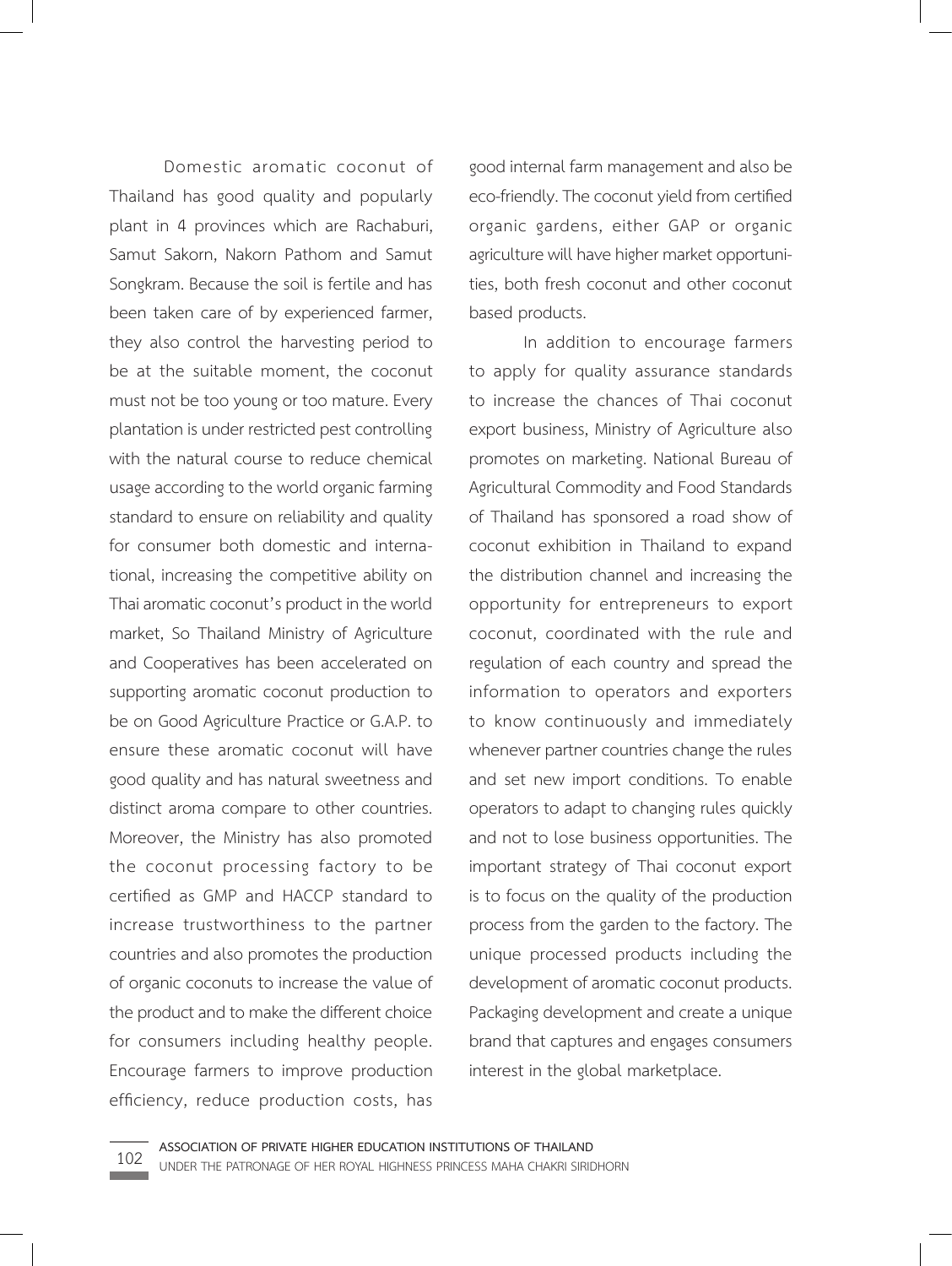From those factors above, people from all around the world are interest and consume aromatic coconut more than ever, pushing it forward to be economic plant of our country, the farmers has earned more income, it's the good chance for investor or owner in all level from SMEs to large scale

exporter who want to invest on the aromatic coconut which used to have price volatility in the past compare to present, and also make this situation to be good opportunities that has a lot of effect on the competitive ability of Thai coconut exporter business.



**Figure 1** Indicating the coconut price and aromatic coconut **Figure 1** Indicating the coconut price and aromatic coconut

**Source:** Office of agricultural economics (2017)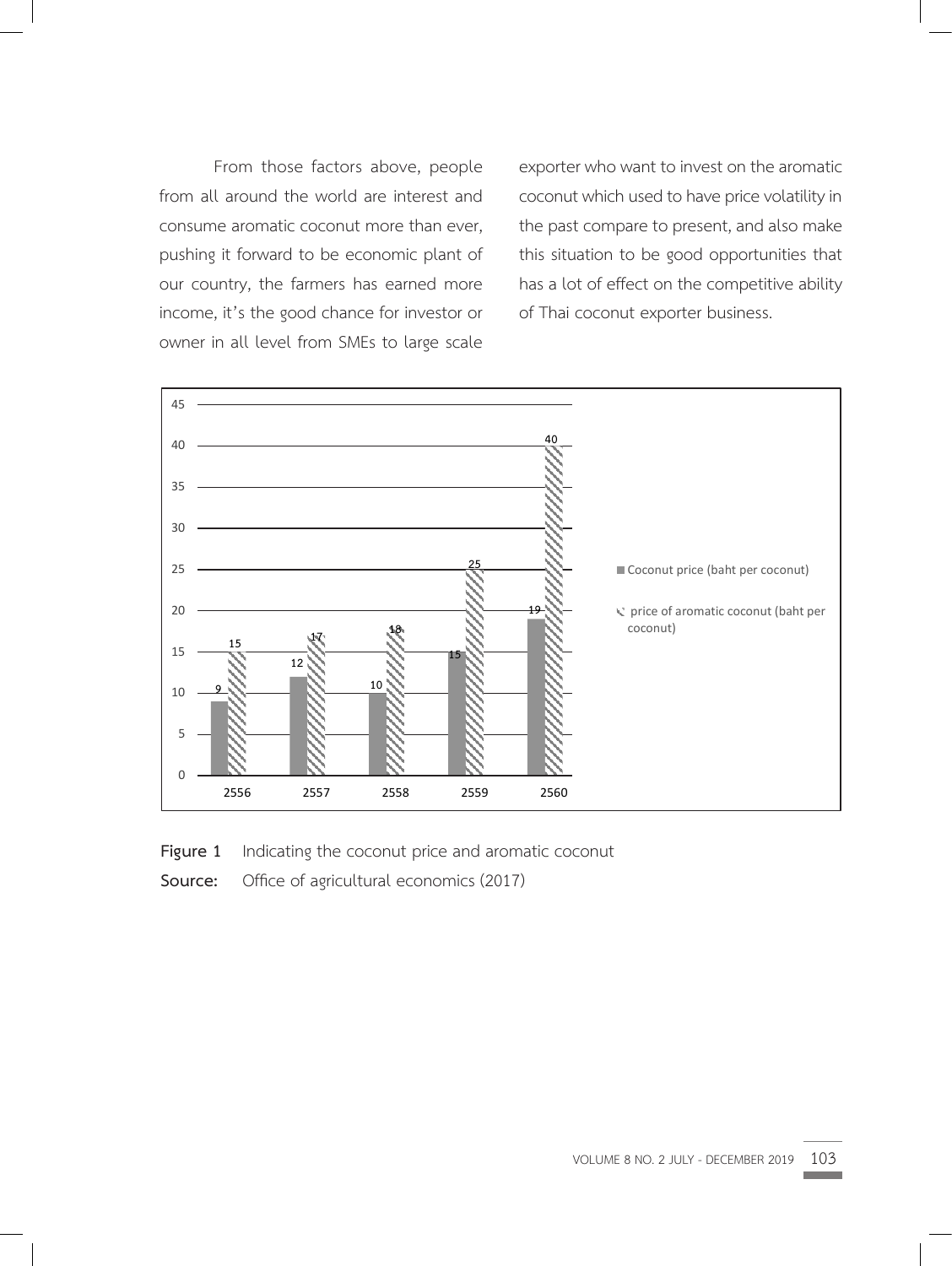From the statistical ranking of the top of coconut producer and exporter country, Thailand is in sixth place and India is in first place, Philippine, Indonesia, Malaysia has also been recognized as coconut exporter leader. These countries are much more ready to export coconut products compare to Thailand which has lower number of coconut exported, including Thailand has higher wages in comparison to the main coconut exporters of the world. Thailand also has disadvantage in terms of transportation costs in some markets. Such as in Hong Kong, Thailand is farther than Philippine, in Singapore, Thailand is farther than Malaysia, in China, Thailand is farther than India. But when compare with the taste, Thailand's coconut is number one because the coconut of other countries has no specific specie such as Thai aromatic coconut, they only just sell a young coconut. In addition, Thailand also has coconut processed into coconut ice cream, Canned Coconut Juice. The coconut situation abroad in the year 2017, the world's major coconut producers such as Philippines, has weather problems caused the coconut yield to drop significantly. In Indonesia Sulawesi province, which is considered to be a major coconut growing area has been experiencing a decline in yield per 400 square meter from the age of the coconut tree has passed its peak and began to yield lower. Furthermore, the

production of coconuts in India is lower subject to pest problems. Therefore, in the year 2017, coconut production in the world is declining. This impact is considered to be a good opportunity and affect a lot on the ability to compete on the coconut water export business for Thailand. Because of the problems of the world's major coconut producers, total coconut yields may be lower, while the coconut situation in Thailand is continue growing. Many Thai farmers have changed from planting other crops that price trend to be lower to plant coconut instead, as the result, growing coconuts in Thailand has increased by 20 percent per year. Currently there are about 1.2 million acres and it is believed that over the next 5 years, coconut will be classified as an economic plant replacement of rubber and palm plantations in Thailand. Another cause of increasing ability to export aromatic coconut of Thailand is Thai aromatic coconut are unique and attract a lot of attention in the world market. Both in the form of processed coconut products that are recognized with better quality compare to competitors and the taste of coconut water with unique flavor and aroma. Thailand is number one because of the coconut of other countries have no specific varieties like coconut in Thailand. It only just a coconut which has been sold when they were young. The coconut water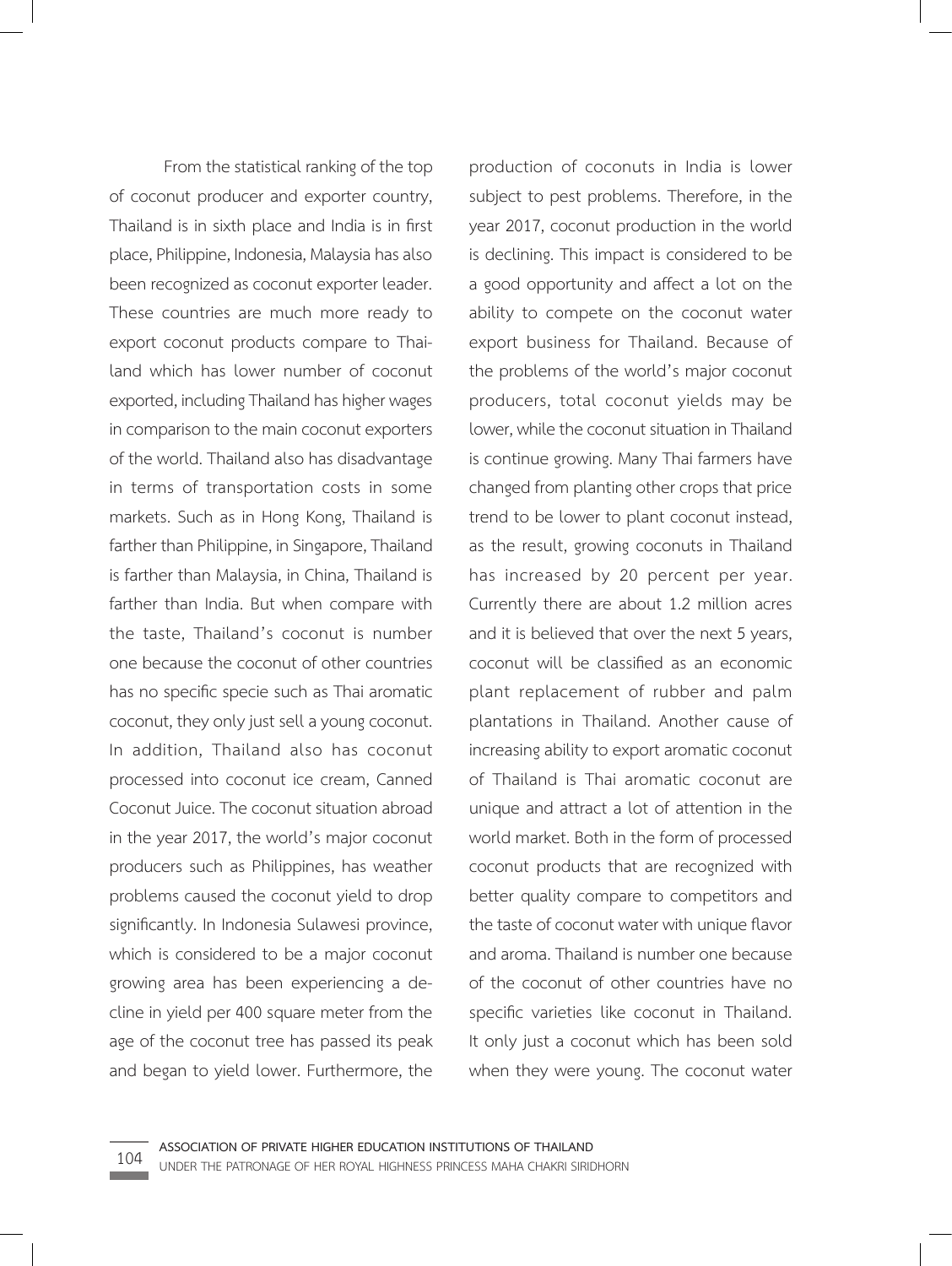of Thailand is a special coconut that can be grown only in Thailand and can be found many of them in the central region.

Dokbia online (2017), Ban Phaew aromatic coconut was originated from the development of Kasetsart University. Farmers in Samut Sakhon province bring them back and planted in Krathum Baen, Ban Phaew and Samut Sakhon city district, and from the unique of geographical land, created the unique sweetness of coconut. Because of the area of Samut Sakhon is a coastal plain which influenced by humidity in the atmosphere and made aromatic coconut grow very well. The coconut water has unique character which is unique sweetness, aroma of coconut water that similar to the smell of pandan. The sweetness of Ban Phaew's coconut is in the range of 6.0 to 7.5 Brix. As the result, in the year 2017. Ban Phaew's coconut is selected from the province to be register as community products according to Geographical Indication (GI). It is currently in the process of applying for registration. Geographical Indication (GI). Not only for being able to maintain the quality and uniqueness of Ban Phaew's aromatic coconut but also helps to increase the value of the product and to be recognized by foreigners for the good quality and aroma of water from Thai coconut. It is also a good opportunity for the farmers and coconut exporters to

generate income for community sustainably. National Bureau of Agricultural Commodity and Food Standards, Ministry of Agriculture and Cooperatives of Thailand has foreseen the importance of coconut to be product that Thailand has the potential to produce. It is the product that has trend to be export in high quantity. The Ministry of Agriculture and Cooperatives has set the standard of coconut juice. In order to improve the quality of production and promote quality of coconut water to be acceptable both in domestic and in international trade. National Bureau of Agricultural Commodity and Food Standards was established by the results of the study. Key indicators used as indicators for quality assurance, quality classification and size data to be considered in grouping the food size code. (National Bureau of Agricultural Commodity and Food Standards, 2007) The standard of aromatic coconut water will increase trustworthiness in the overall of aromatic coconut water of Thailand to international market perspective.

Thailand exports coconut as coordinated 0801.190.007. Major coconut markets in Thailand are Singapore, Hong Kong, Taiwan, Japan, US, Australia, Canada, Brunei and Saudi Arabia. The export volume has increased steadily. In the EU market, the United States is also interested in consuming coconut water. It is a mineral water which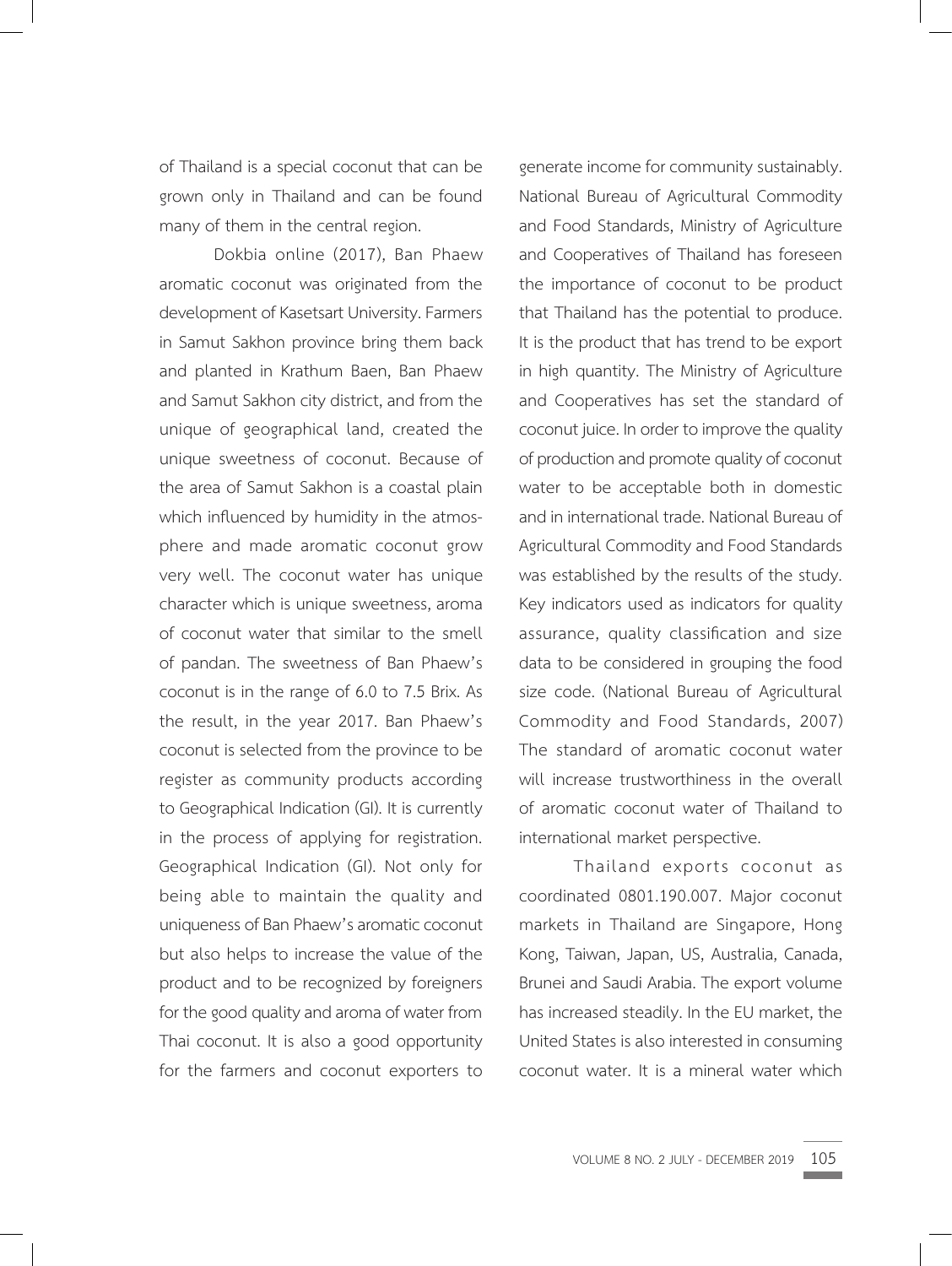refreshes the body. As a result, coconut water sales are increasing every year. In addition, the healthy trend in China has made Thai aromatic coconut water become very popular. The coconut water of Thailand was classified as one of the super food (Kasikorn Research Center, 2017) it's the foods with health benefit for the body because coconut water has rich in minerals and nutrients. Good benefit for people of all ages. The coconut water also has beauty benefit which improve the skin condition, health condition. From result of research that identifies beneficial elements of coconut water, it's make the public as well as many athletes, turned their attention widely on consuming coconut water such as these research below.

Saat, Singh, Sirisinghe, and Nawawi (2002), medical scientist of Malaysia said that coconut water is rich in Potassium. It also contains Glucose and Sodium which can compensate the lose mineral of our body. Coconut water has natural Glucose that the body can absorb immediately. When we drink chill aromatic coconut water, it will make you feel refreshed quickly because coconut water is rich in minerals such as Potassium, Iron, Sodium, Calcium, Magnesium, Phosphorus, Organic acids, Vitamins B, Glucose and Amino acids, and coconut water also contains estrogen which is a great way to create collagen and elastin, help to tighten and

brighten up your skin and slow your skin aging.

Food and Agriculture Organization of the United Nations (FAO) has promotes the development of coconut water into a sport drink due to its high mineral content which benefits to the body. In Ayurveda, it's classified as pure water as the result from natural filtration. Easy to digest, helps in detoxify and absorb waste from the body.

Anurag and Rajamohan (2003), two Indian biochemists have disclosed that after injection of stimulant in heart disease into rats and separate them into two group, first group is fed by plain water, the second group is fed by coconut water for 45 days. They've found that the coconut help the rat to have more survival rate than plain water by 15 percent. Furthermore coconut also help to decrease heart muscle tear and lower cholesterol and LDL in the heart's tissues and coronary artery as well. At the same time, coconut water also stimulates the function of the liver and drive the waste out from the body.

United States Department of Agriculture (USDA) has revealed that coconut water has Vitamins B, including Thiamine (B1), Riboflavin (B2), Niacin (B3), Pantothenic acid (B5), Pyridoxine (B6) Biotin (B7) and Folate (B9) which are good antioxidants. Although these vitamins are found in small amounts.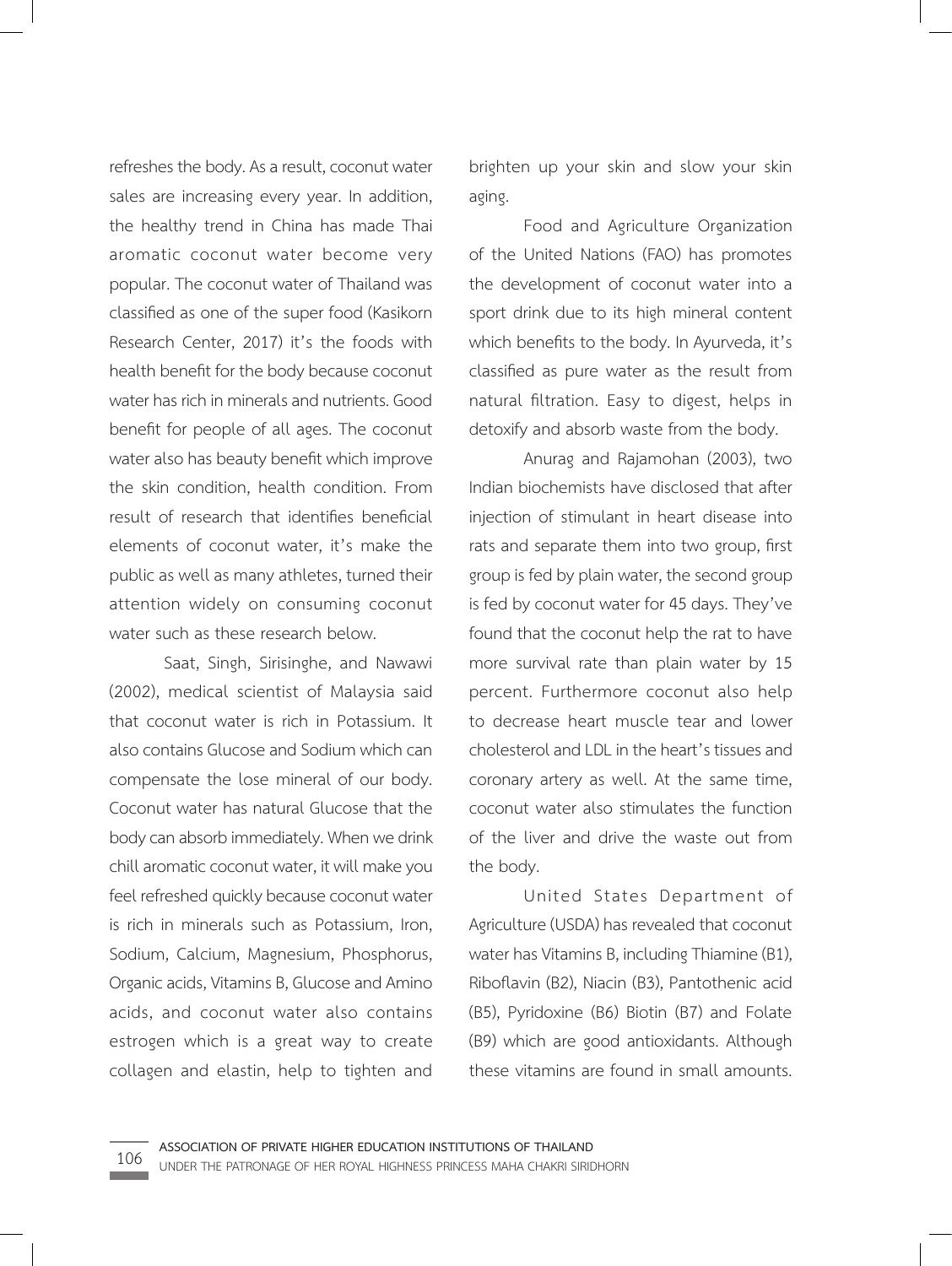But it is considered as good thing which you can get from drinking coconut water. It has beneficial effect on your body.

Drinking coconut water does not only give you the taste of the sweetness of its water, it also makes you feel refreshed after drinking. There are also properties that nourish your body because the coconut water contains estrogen which is important to build collagen and elastin. It helps to tighten your skin, increase skin elasticity and reduce wrinkles on the face. Furthermore, coconut water has a diuretic effect and removes waste or toxins out of the body. Coconut also helps to balance the body during high acidity periods, and maintains the mechanism of the body system to stay in normal condition. As a result, it helps to keep you healthy.

Ge, Yong, Tan, and Ong (2006), Singaporean scientist have revealed that the coconut is a source of Zeatin which is a natural Phyto-hormone. There are a research about this substance which derived from Rattan and Sodagam (2005), Danish chemist, found that coconut water has a role in delaying aging of human skin's cells by protecting growth and reducing cell degradation, the important thing is to increase the ability of the cells to withstand cell destroying from stresses and oxidation reaction. Zeatin has been developed into a mixture of body cream and anti-aging cream.

According to Thai health texts, drinking coconut water is good for pregnant women. It will cause the child to have a clean skin because in aromatic coconut water contains fatty acids that are beneficial to the body. This makes the newborn has white vernix caseosa which make the baby's skin look bright and white.

As studies mentioned above, the essential elements to determine the opportunities of Thai aromatic coconut in the global market are: (1) health consciousness creates motivation to improve quality of life and maintain wellness. Consumers today are aware of health problems and they are increasingly interested on the potential foods to maintain their health. (2) People are willing than ever before to prefer good taste with health and beauty benefits (If it doesn't taste good, most people won't care what it will do for their health).

# **The Key Success Factors of Exporting Aromatic Coconut Thailand**

Resource-based theory describes in from the perspective of specific resources and capabilities and how to generate competitive advantages from them (Barney, 1991). Specific resources can be proprietary technology, knowledge, network and international market experience (Barney, 1991; Sharma & Erramilli, 2015). Therefore, the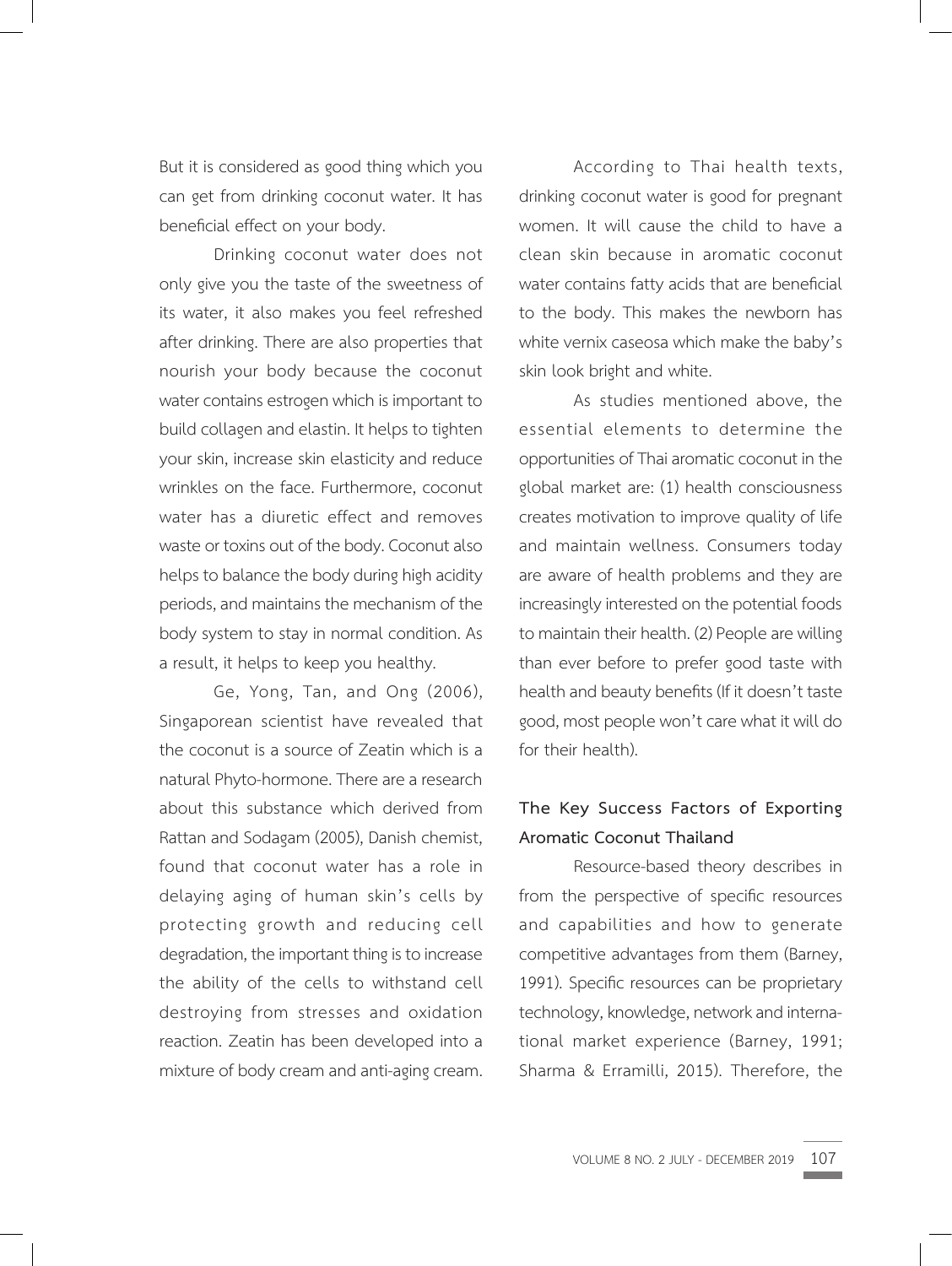development of proprietary technology, knowledge in control of diseases and networks for international market are the primary key success factors. Also, capabilities enable to transform its resources into variety products that are differentiated from competitors (Sharma & Erramilli, 2015). Therefore, the development of data storage and processing scenarios for demand forecasting, the production of variety products are important to competitive advantage in the foreign markets.

Transaction cost theory describes that exporter is likely to find the most efficient and economical way to minimize transaction costs associated with doing business in a foreign market (Hennart, 1989). Wilkinson and Nguyen (2003); Williamson, (1985) defined three dimensions the decision when entering a foreign market including (1) product capability, (2) uncertainty level when not familiar with the other countries cultures, political situation, currency changes and economic fluctuation, (3) market potential limitation.

Institutional theory describes the difference in institutional environments between home and host countries (Davis, Desai, & Francis, 2000) that may influence the entry mode decision such as government intervention, restriction and regulations.

With these, factors that support international export business containing: product capabilities, development of proprietary technology, knowledge in control of diseases and networks for international market.

Also, factors that to be concerned in international export business containing: uncertainty level, market potential limitation, government intervention, restriction and regulations.

#### **Conclusion**

Based on information above, it can be concluded that the opportunity that has an impact on potential of Thai coconut export business is divided into internal factors and external factors. The internal factors include: The geographical features of Thailand are fertile and are maintained by experienced farmers. Reduce the use of chemicals in accordance with organic standards made aromatic coconut grow very well and cause the taste of coconut water to be unique with flavor and aroma, including focus on encourage the farmers to improve product capabilities, production efficiency development of proprietary technology, knowledge in control of diseases and networks for international market. Reduction of production costs has good farm internal management. It also needs to promote the coconut process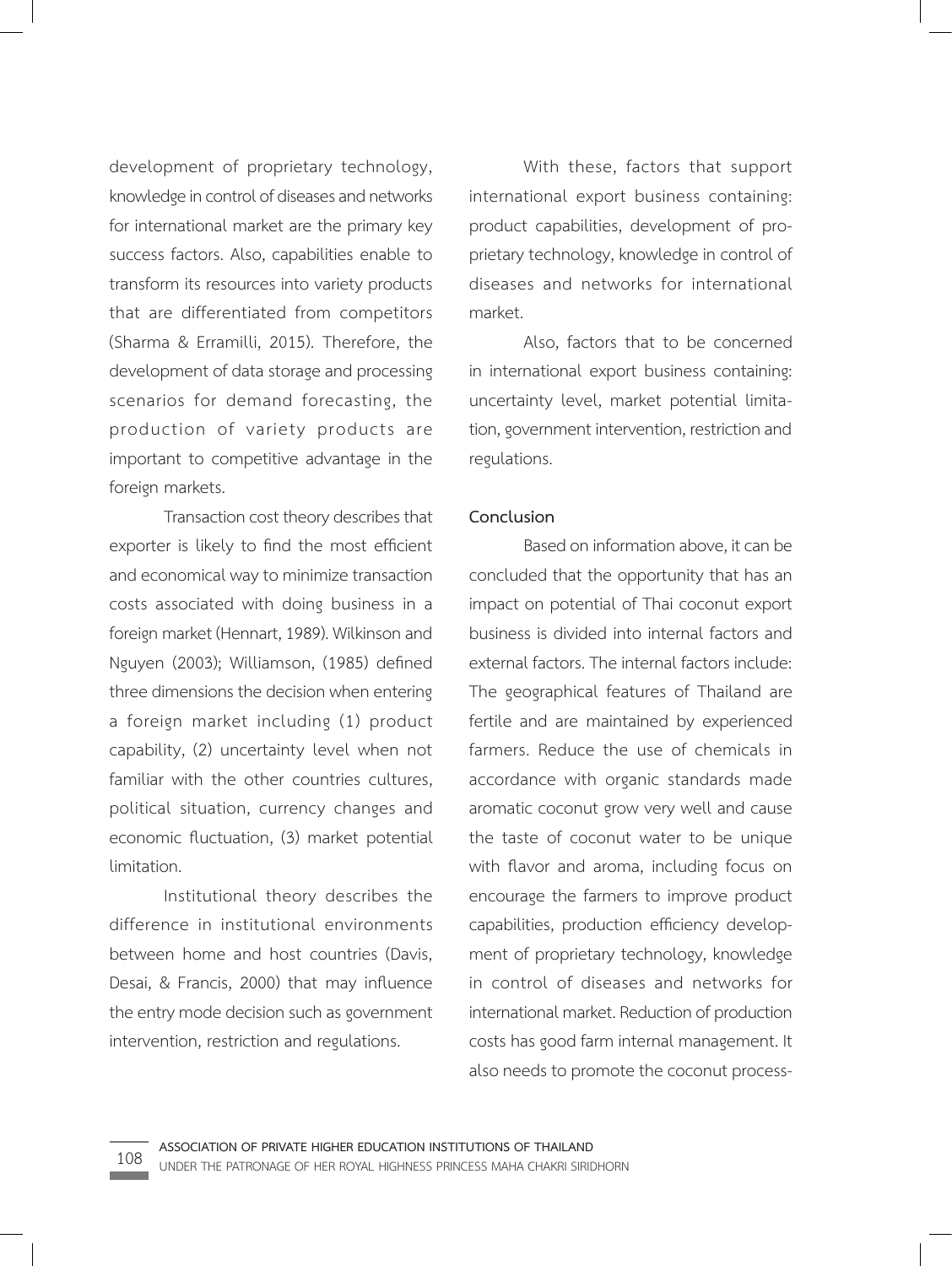ing factory to be certified as GMP and HACCP standard to ensure trustworthy to the partner countries. Thai aromatic coconut has been classify as one of super food due to its high mineral content benefits to the body including Thiamine (B1), Riboflavin (B2), Niacin (B3), Pantothenic acid (B5), Pyridoxine (B6) Biotin (B7) and Folate (B9). Aromatic coconut also has beauty benefit that can nourish body skin and plenty of health benefit. Therefore, good taste with health and beauty benefits is to be concerned. The external factors affecting the ability of Thai coconut water export business is the coconut situation abroad in the year 2017 by the world's major coconut producers such as the Philippines, Indonesia and India facing their production problem and made coconut production in the world falling but coconut situation in Thailand is continuing to grow. Since many Thai farmers have begun to plant more coconut, coconut growers in Thailand have increased by 20 percent annually, while coconut growers in other countries has no specific species as aromatic coconut in Thailand. This impact is considered to be a good opportunity that affect a lot on the ability to compete in aromatic coconut water export business of Thailand. However, uncertainty level, market potential limitation, government intervention, restriction and regulations need to be concerned for each target country.

### **Recommendations**

The data shows that the demand for aromatic coconut Thailand is likely to expand even more. So should encourage increased planting aromatic coconut. You have to think about the pests and the need to prepare a defense. This could be cooperation with the agency CRI-CATAS of China in terms of production and use of BIO coconut pest control. Also in the sector of tourism should be encouraged to give advice and support to the Chinese travel agent to arrange a tour of Agriculture. So that foreign tourists came to Thailand's fruit consumption.

In term of government's policy, it needs to support skill development, create employment generation opportunities for rural youth and provide post harvest management, especially in the value chain sector.

In line with this policy, business improvement of productivity by way of planting quality, commercial technology and research study are required.

In addition to the above, specific context and multiple of case studies need to be discussed for academic contribution toward a greater understanding.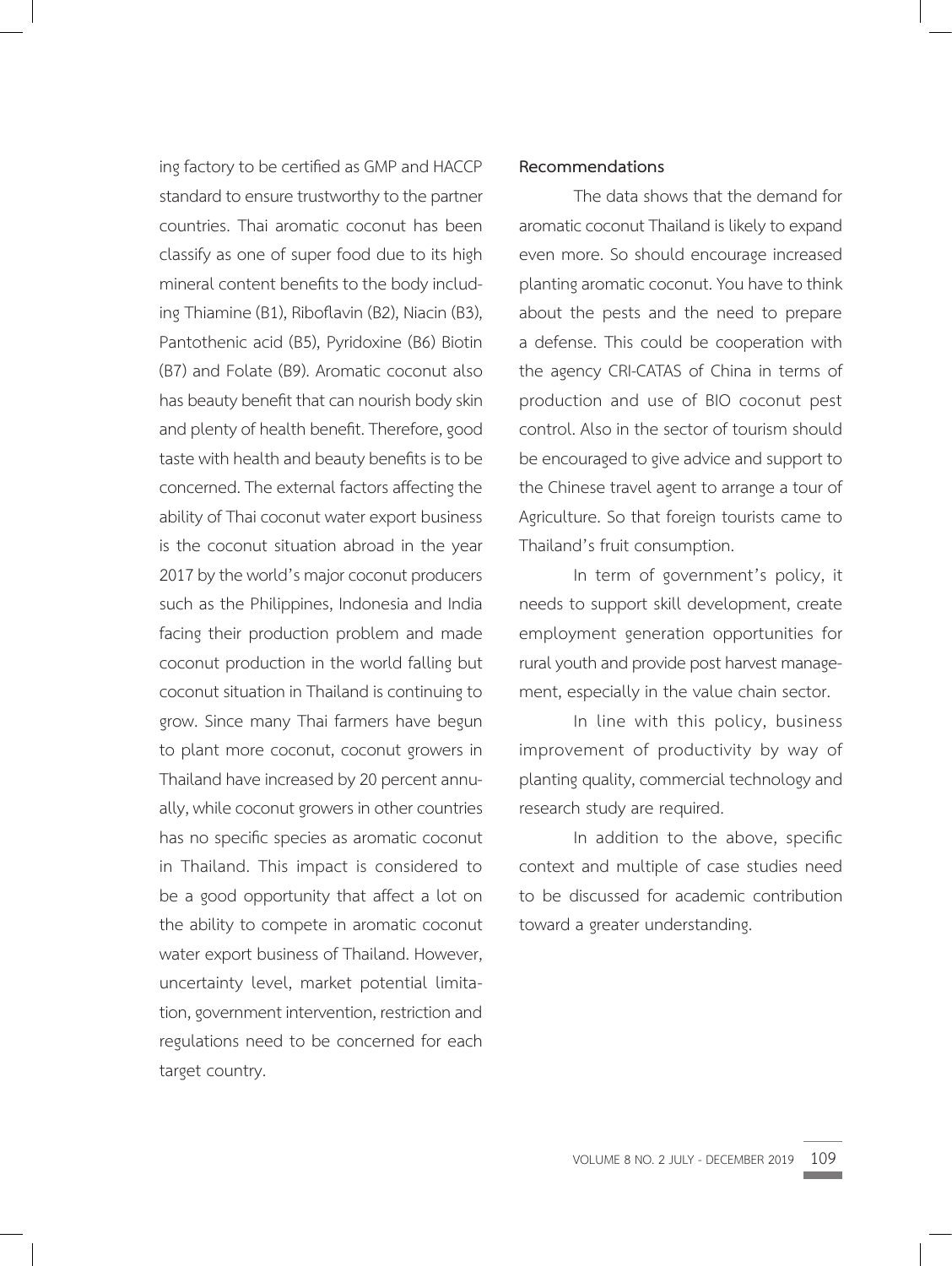## **Reference**

- Anurag, P., & Rajamohan, T. (2003). Cardioprotective effect of tender coconut water in experimental myocardial infarction. *Plant Foods for Human Nutrition, 58*(3), 1-12.
- Barney, J. (1991). Firm resources and sustained competitive advantage. *Journal of Management, 17*(1), 99- 120.
- Davis, P. S., Desai, A. B., & Francis, J. D. (2000). Mode of international entry: An isomorphism perspective. *Journal of International Business Studies, 31*(2), 239–258.
- Dokbia online. (2017). Thai Coconut opportunities in global market. Retrieved May 29, 2017, from https:// www.dokbiaonline.com/singlepost/ 2017/05/29/Thai Coconut Oppor tunities - in global market
- Ge, L., Yong, J. W. H., Tan, S. N., & Ong, E. S. (2006). Determination of cytokinins in coconut (Cocos nucifera L.) water using capillary zone electrophoresistandem mass spectrometry. *Eletrophoresis, 27*, 2171-2181.
- Hennart, J. F. (1989). Can the 'New forms of investment' substitute for the 'Old forms?' a transaction costs perspective. *Journal of International Business Studies, 20*(2), 211–234.
- Kasikorn research center. (May 26th, 2017, Krasaethut issue No. 2845). Tracking on superfood trend: Global market opportunities of Thai coconut. Retrieved May 26, 2017, from https:// kasikornresearch.com/th/analysis/kecon/business/Pages/36373.aspx
- National Bureau of Agricultural Commodity and Food Standards. (2007). Thai agricultural commodity and food standards: Aromatic coconut. Retrieved September 10, 2007, from http://www.acfs.go.th/standard/ download/std\_coconut.pdf
- Office of agricultural economics. (2017). coconut price and aromatic coconut. Retrieved May 25, 2017, from http:// www.oae.go.th/view/1/ราคา coconut price and aromatic coconut /TH-TH
- Rattan, S. I. S., & Sodagam, L. (2005). Gerontomodulatory and youth-preserving effects of zeatin on human skin fibroblasts undergoing again in vitro. *Rejuvenation Research, 8*(1), 46-57.
- Saat, M., Singh, R., Sirisinghe, R. G., & Nawawi, M. (2002). Rehydration after exercise with fresh young coconut water, carbohydrate-electrolyte beverage and plain water. *Journal of Physiological Anthropology and Applied Human Science, 21*(2), 93-104.